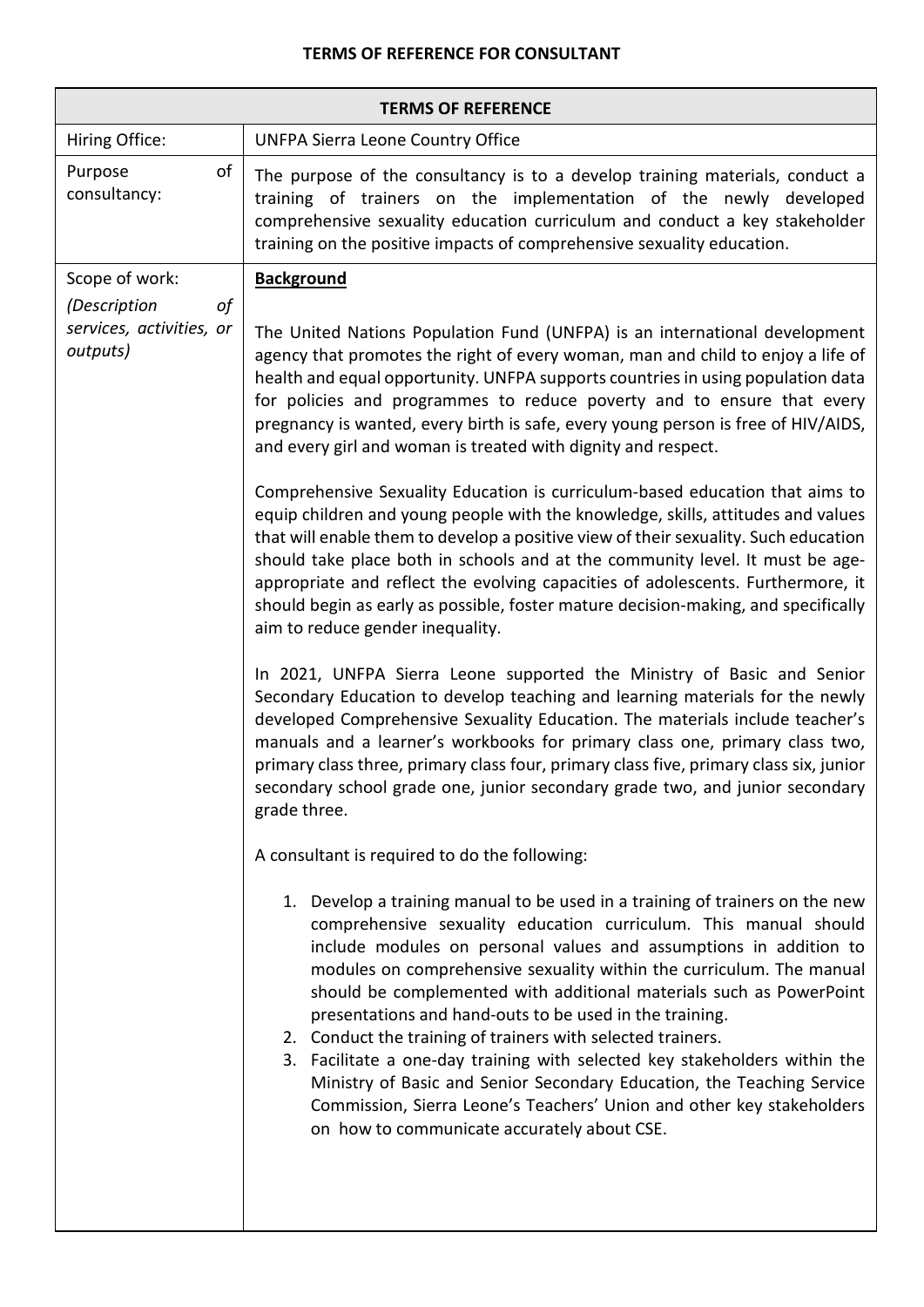| Duration and working<br>schedule:                                                                                                                       | 40 working days $-$ between the 11th of March - 31 <sup>st</sup> of May 2022                                                                                                                                                                                                                                                                                                                                                                                                                                                                                                                                                                                                                                                                                                                                        |
|---------------------------------------------------------------------------------------------------------------------------------------------------------|---------------------------------------------------------------------------------------------------------------------------------------------------------------------------------------------------------------------------------------------------------------------------------------------------------------------------------------------------------------------------------------------------------------------------------------------------------------------------------------------------------------------------------------------------------------------------------------------------------------------------------------------------------------------------------------------------------------------------------------------------------------------------------------------------------------------|
| Place where services<br>are to be delivered:                                                                                                            | It is expected that the first phase of this consultancy (training material design) will<br>be conducted remotely while the second phase (training) will take place in<br>Freetown, Sierra Leone.                                                                                                                                                                                                                                                                                                                                                                                                                                                                                                                                                                                                                    |
| Delivery dates and<br>how work will<br>be<br>delivered                                                                                                  | Training of trainers manual and training materials-1 <sup>st</sup> of April 2022<br>Training report on training of key stakeholders on positive messaging on<br>CSE-15 <sup>th</sup> of April 2022<br>Training report on training of trainers- 31 <sup>st</sup> of May 2022<br>Deliverables should be submitted electronically to the Ministry of Basic and<br>Senior Secondary Education and UNFPA                                                                                                                                                                                                                                                                                                                                                                                                                 |
| Monitoring<br>and<br>progress<br>control,<br>including<br>reporting<br>requirements,<br>periodicity<br>format<br>and deadline:                          | The consultant will be required to have progress briefing meetings with relevant<br>actors within the Ministry of Basic and Senior Secondary Education and UNFPA<br>every week.                                                                                                                                                                                                                                                                                                                                                                                                                                                                                                                                                                                                                                     |
| Supervisory<br>arrangements:                                                                                                                            | The consultant will be under the direct supervision of the Head of the Delivery<br>Unit with additional oversight from the UNFPA Gender and Rights Specialist.<br>Further guidance will be provided by the Ministry of Basic and Senior Secondary<br>Education Chief Education Officer and the UNFPA Country Representative.                                                                                                                                                                                                                                                                                                                                                                                                                                                                                        |
| Expected travel:                                                                                                                                        | Travel to Freetown with potential travel to other districts in Sierra Leone                                                                                                                                                                                                                                                                                                                                                                                                                                                                                                                                                                                                                                                                                                                                         |
| Required<br>expertise,<br>qualifications<br>and<br>competencies,<br>including<br>language<br>requirements:                                              | <b>Essential:</b><br>A Master degree in Education, Public Health or related Social Sciences or<br>similar<br>10 years of professional experience in education or sexual reproductive<br>rights programming in Sierra Leone or a similar setting<br>Previous experience carrying out trainings on comprehensive sexuality<br>education, gender or similar, preferably in Sierra Leone<br><b>Excellent facilitation skills</b><br>Knowledge of the international technical guidelines on sexuality<br>education<br>Excellent interpersonal and general communication skills<br>Fluent in spoken and written English<br>Desirable:<br>Prior experience with the UN<br>$\bullet$<br>Understanding of cultural norms in Sierra Leone<br>Prior experience working to support Government, preferably within West<br>Africa |
| Inputs / services to be<br>provided by UNFPA or<br>implementing<br>partner (e.g. support<br>services, office space,<br>equipment),<br>if<br>applicable: | The Ministry of Basic and Senior Secondary Education and UNFPA will facilitate<br>the sharing of draft teaching and learning materials and logistics for trainings                                                                                                                                                                                                                                                                                                                                                                                                                                                                                                                                                                                                                                                  |